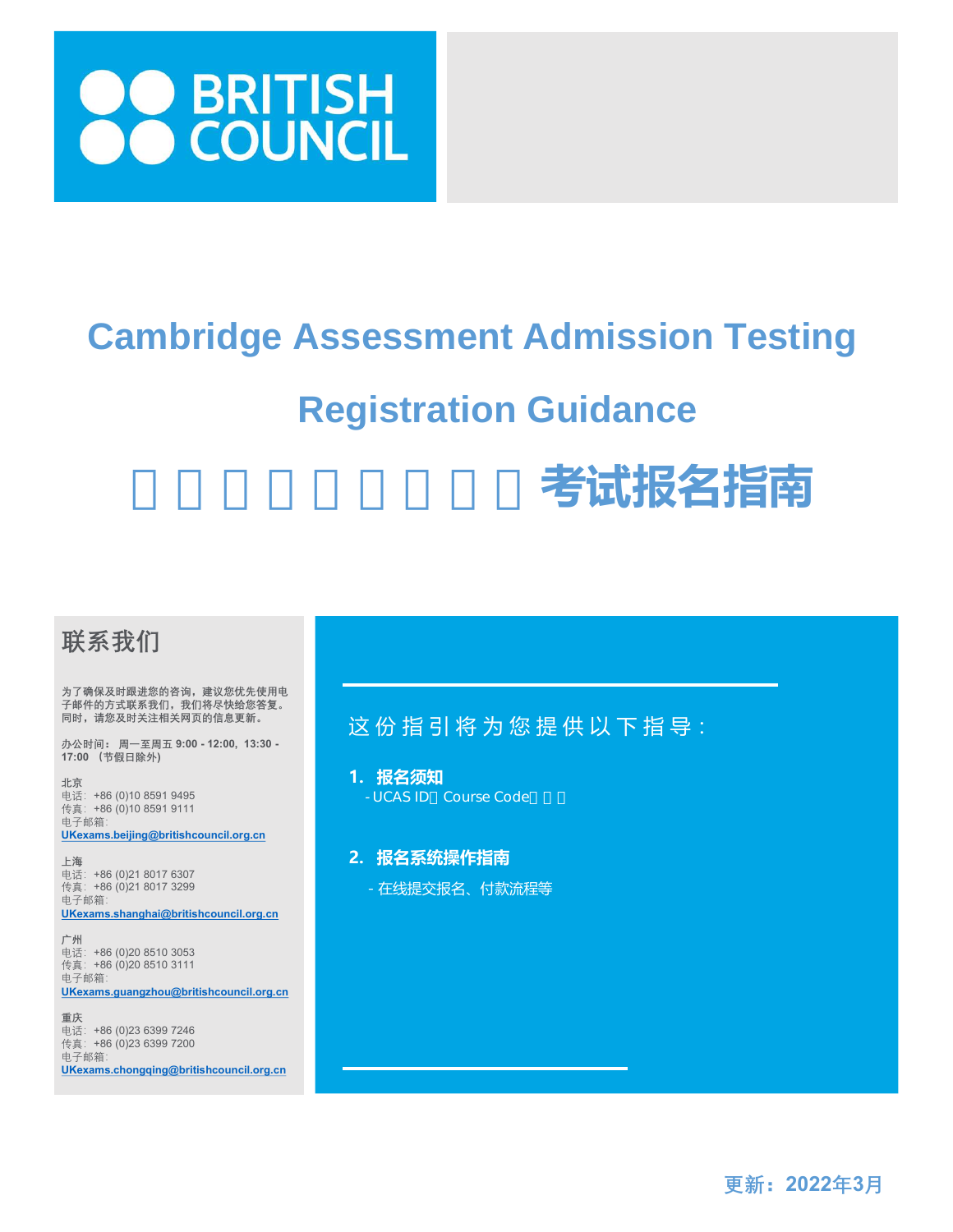

## **Part 1: Registration Guidance**

## **第一部分:注册引导**

#### • **UCAS ID 关于 UCAS ID**

When you register with UCAS (Universities and Colleges Admissions Service), you will get a 10-digit Personal ID Number like this: 123-456-7890. If you are registering STEP a year earlier and you have not yet submitted your university application, please check with your chosen university if they will accept a result from a test taken a year earlier than needed. Please note, for above candidates who take an Admissions Test before submitting a UCAS application, you will be responsible for providing the result to the relevant university, as Cambridge Assessment Admissions Testing will be unable to do this without an existing UCAS application. It is suggested to get your UCAS ID prior to your exam registration**. It is very important to ensure that your UCAS ID and personal details submitted to us are accurate and match what you put in your UCAS application, so that your results can be sent to the correct university.** If you do not require your results to be sent to the chosen universities. Please kindly fill all blanks in the UCAS ID column with '0'. This will be considered as no UCAS ID needed for your exam application.

UCAS ID 为考生在 UCAS (Universities and Colleges Admissions Service) 系统上提交本季大学和学院申请时 所获得的十位数字申请编号 (如 123-456-7890) 。如您提前一年报考 STEP 日还未提交 UCAS 申请, 请先同 您希望申请的大学沟通是否接受本年度考试成绩。同时,针对以上情况,考生需自行负责将成绩提供至相应 大学。建议您获取 UCAS 申请编号后进行本次考试申请。**请勿随意更改 UCAS ID,考生在提交本次剑桥入学 考试申请时,如填写不准确的 UCAS ID 或不提供该信息,将会导致考试成绩无法匹配发送至所选择的大学和 学院。**如您不需要填写 UCAS ID 进行成绩发送,请在网页内将 UCAS ID 全部填写为'0'。此行为将被视作您 的考试申请暂无 UCAS ID 进行处理。

#### • **Course Code 课程编号**

Please fill in your university course code according to the table below. You need to enter your chosen university course code (7 letters or numbers in total), such as C05STEP, W20STEP, etc. No space or other characters should be entered. Candidate is required to fill in at least one course code and you may addmore by clicking '+'. If a candidate has been asked by the university to take the test, but it is not officiallyrequired, or if the candidate is taking the test as a challenge, please select Other with course code STEP when registering them.

请根据下表, 在报名网站内输入您申请的学校 STEP 编码 (共 7 位), 如: C05STEP, W20STEP 等, 中间 不含空格或其他字符。您需要填写至少一个学校课程编号,并可以通过点击'+'添加多项学校课程编号。若您申 请了其他并不需要 STEP 成绩的大学课程, 您需选择'Other' 类别下, 输入编号 STEP。

| <b>University Applied</b> | Code           | <b>Course</b>                                          |
|---------------------------|----------------|--------------------------------------------------------|
| 申请学校                      | 编码             | 所选课程                                                   |
| University of             | <b>C05STEP</b> | All courses as required by the University of Cambridge |
| Cambridge* (C05)          |                | For more information see: www.cam.ac.uk/step           |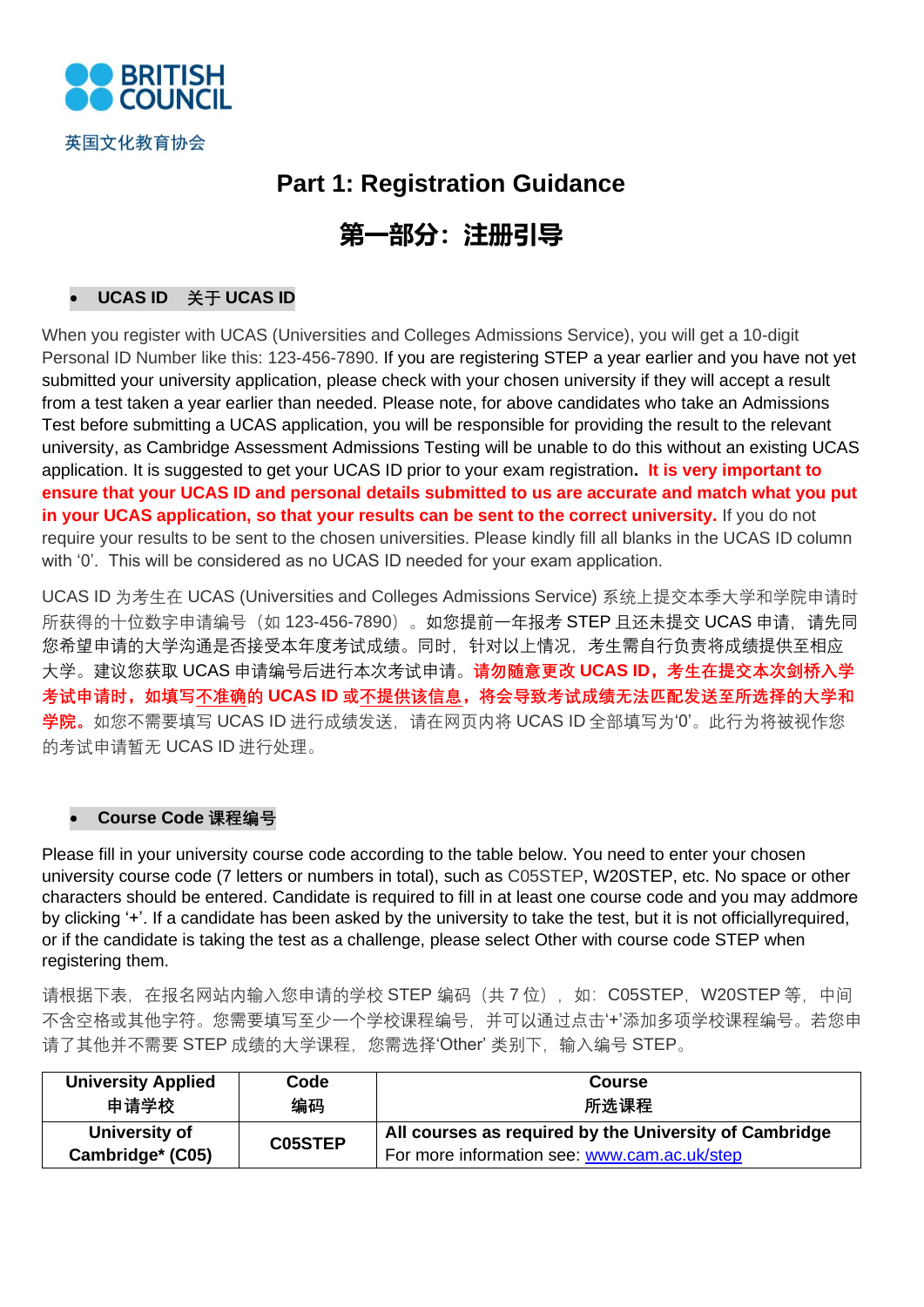

#### 英国文化教育协会

| <b>Imperial College</b><br>London (150) | <b>I50STEP</b> | All courses as required by Imperial College London<br>For more information see:<br>https://www.imperial.ac.uk/study/ug/courses/mathematics-<br>department/                                                        |
|-----------------------------------------|----------------|-------------------------------------------------------------------------------------------------------------------------------------------------------------------------------------------------------------------|
| <b>University of Warwick</b><br>(W20)   | W20STEP        | All courses as required by the University of Warwick<br>For more information see:<br>http://www2.warwick.ac.uk/fac/sci/maths/admissions/ug/offer<br>or http://www2.warwick.ac.uk/fac/sci/statistics/courses/offer |
| Other (OTH)                             | <b>OTHSTEP</b> | Any other courses requiring STEP                                                                                                                                                                                  |

#### • **Access Arrangements 关于特殊考试安排**

If you need Access Arrangements, please choose 'yes' in the column and specify the arrangements you need from the list below and state the reason for this Access Arrangement request. **Evidence and statement from school or doctor needs to be provided. Please notice that requests for modified papers must be received by 16:00 (China Local Time) on 20th April 2022.** The detailed supporting documents need to be scanned and emailed to the responsible local office. For the contact information of each office, please refer to: **<https://www.britishcouncil.cn/en/exams/school/contact>**

如您需要申请特殊考试安排,请在报名网站特殊安排选择项中选择'是',并填写以下您需要申请的特殊安排及 原因。**特殊考试安排申请需持有学校证明或医疗证明。请注意,关于试卷调整的需求须在 2022 年 4 月 20 日,北京时间 16:00 前将具体证明的扫描件以邮件形式发送至负责办公室。邮件联系方式请查看: <https://www.britishcouncil.cn/en/exams/school/contact>**

| 25% extra time                                                              | 25% 考试加时                |
|-----------------------------------------------------------------------------|-------------------------|
| Supervised breaks                                                           | 监督休息                    |
| Separate Invigilation                                                       | 单独监考                    |
| Use of colour overlays                                                      | 使用色彩覆盖物                 |
| Use of a Reader                                                             | 使用阅读器                   |
| Question paper enlarged to A3                                               | 试卷扩展到A3 大小              |
| Use of an Amanuensis                                                        | 需要抄写员                   |
| Other (please give detail of required facilities or<br>other modifications) | 其他(请提供具体需要用到的工具或其他变更之处) |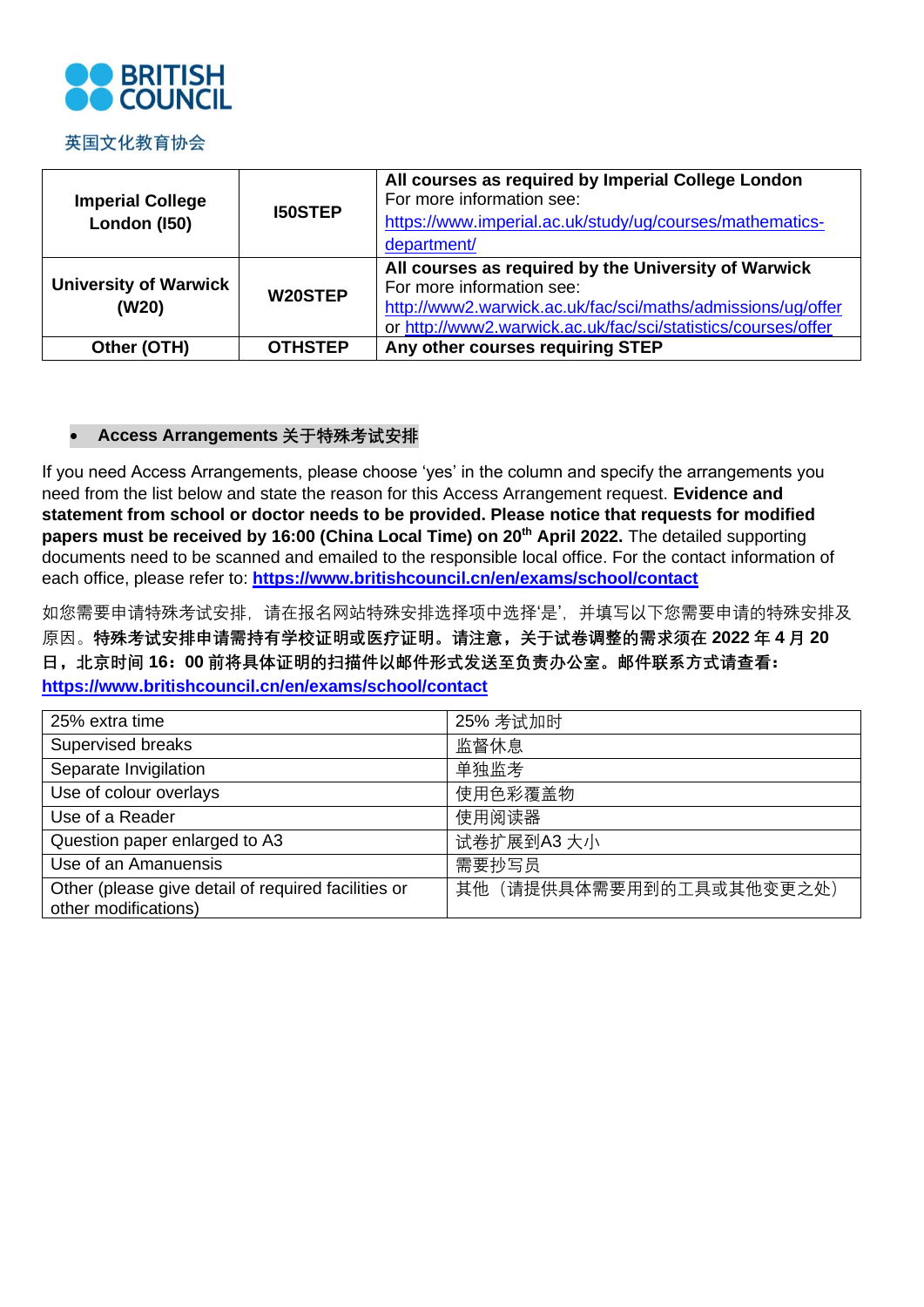

#### 英国文化教育协会

#### • **Exam cancellation, Registration Change and Refund 取消考试,修改信息与退费**

Cancellation of the tests can be allowed in some circumstances and agree that 50% of the local charge can be refunded if cancellation is requested at least five working days prior to the examination date with sufficient evidence or explanation. Evidence should be issued by an authorised body. All board fee incurred is not refundable. No refund is provided if a cancellation request is received within five working days of the examination or if the candidate is absent from the examination.

考生于考试日的 5 个工作日之前提出退考申请, 并提供相关证明(包括医院或公安局事故证明), 经英国文 化教育协会核实并批准后可退回已交本地考试服务费的 50%, 考试局注册费不可退。考生于考试日的 5 个工作 日内提出退考申请或考试当天缺席,考试费用将不予退还。

The request of registration change must be made 5 working days before the deadline of exam entry submission, and RMB 150 (3% VAT not included) per request per candidate will be charged. For detailed contact information, please [Contact Us](https://www.britishcouncil.cn/en/exams/school/contact)

如考生需要修改考试申请,请于报名截止日的5个工作日之前通过邮件提出申请,每位考生的单次修改申请 将会收取 **150 元人民币(不含 3%税费)**的服务费用。具体操作指引[请联系我们](https://www.britishcouncil.cn/en/exams/school/contact) 获取。

#### • **Under 18 Candidate Registration 为 18 岁以下考生报名:**

Parents or guardians are required to register an account with their information for candidates under 18 years old. After completing registration and logged in, please add candidate information and read the systematic "Child Safe Collection Policy" and the "Child Friendly Child Protection Policy". Then select a leaving type for the candidate:

如考生未满 18 岁, 请由家长/监护人进行注册账号(使用家长/监护人信息), 注册完成并登录后, 再添加考 生信息,阅读系统《未成年人安全条例》及《儿童保护政策》,并选择未成年考生离场方式:

**Leave alone**: giving permission to the candidate to arrive at and leave the exam venue by himself/ herself.

**若选择自行离场:**表明同意考生在考试结束后可以自行离开考点

**Guardian/ Authorised pick-up person**: please submit the exam day pick-up person information. All adult guardians or authorised persons for candidate collection **must bring their ID documents** and present to the test day personnel for ID verification. Please also contact British Council local office if you want to update the pick-up person information.

**若选择监护/委托人接送:**请如实提交考试日接送者的信息,考试当天负责接考生的监护人/委托人**请携带身份 证件原件**并出示给英国文化教育协会工作人员进行检查。如接送者信息有修改,请尽快联系报考的考试中心 进行更改。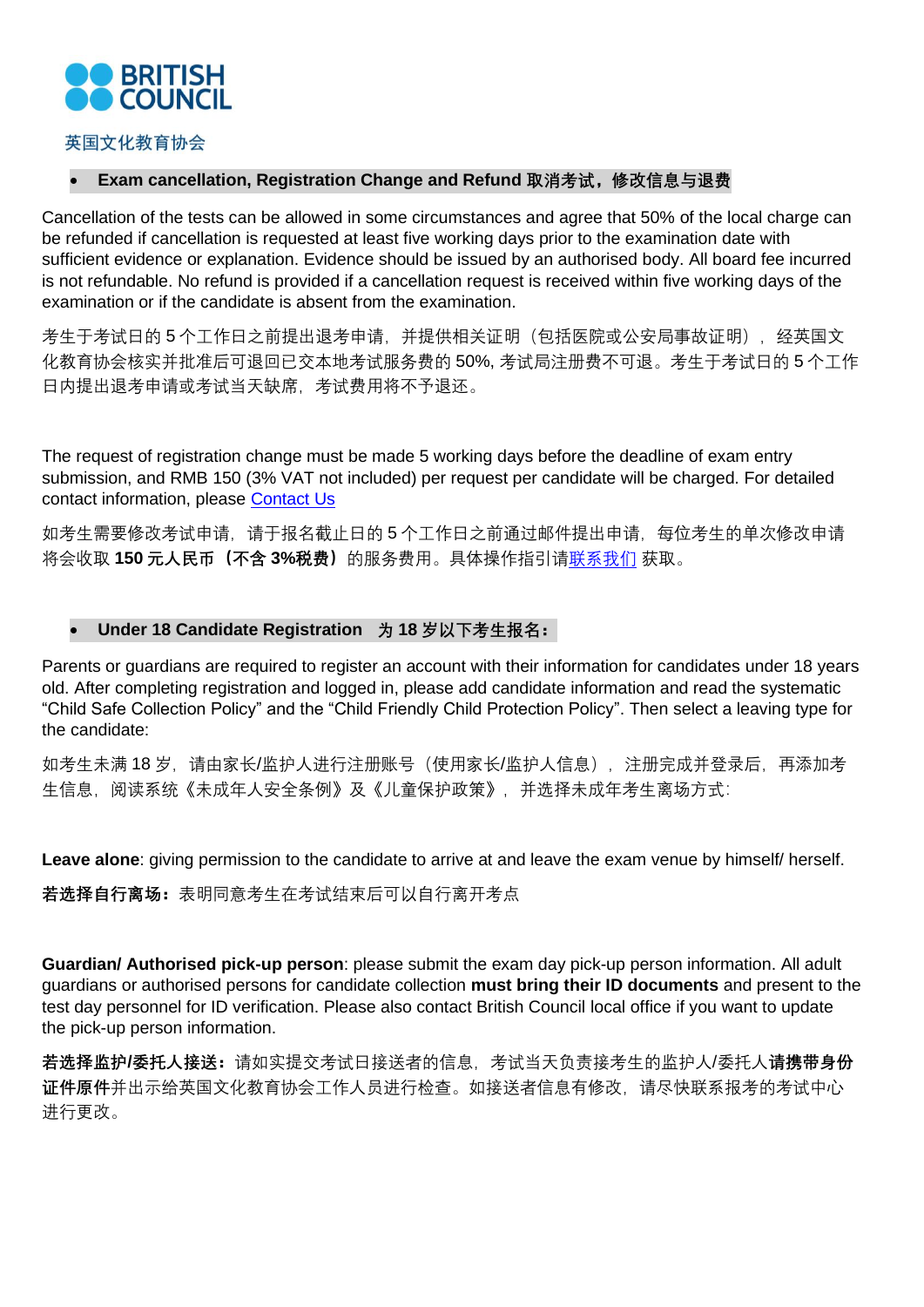





\*建议使用电脑端 Google Chrome 或者火狐浏览器 Recommend using Google Chrome or Firefox browser in computer \*建议使用电脑浏览器进入报名系统前,先进行浏览器 cookies 清理。Recommend clearing browser cookies before entering the registration system.

\*请注意,您一次只能为单个考生提交单个科目的报名,如您需要为单个考生报名多门考试或者您需要为多名考 生报名,请重复报名流程。在费用支付环节,您可以选择将报名考试加入购物车后合并支付。 Please kindly note you can only register one single candidate for one single exam per registration. If you would like to register for multiple exams or for multiple candidates, please repeat the registration process for each exam or each candidate. At the end of each registration, you may choose to add it to the shopping cart before making payment, so the payment can be made for multiple registration in one attempt.